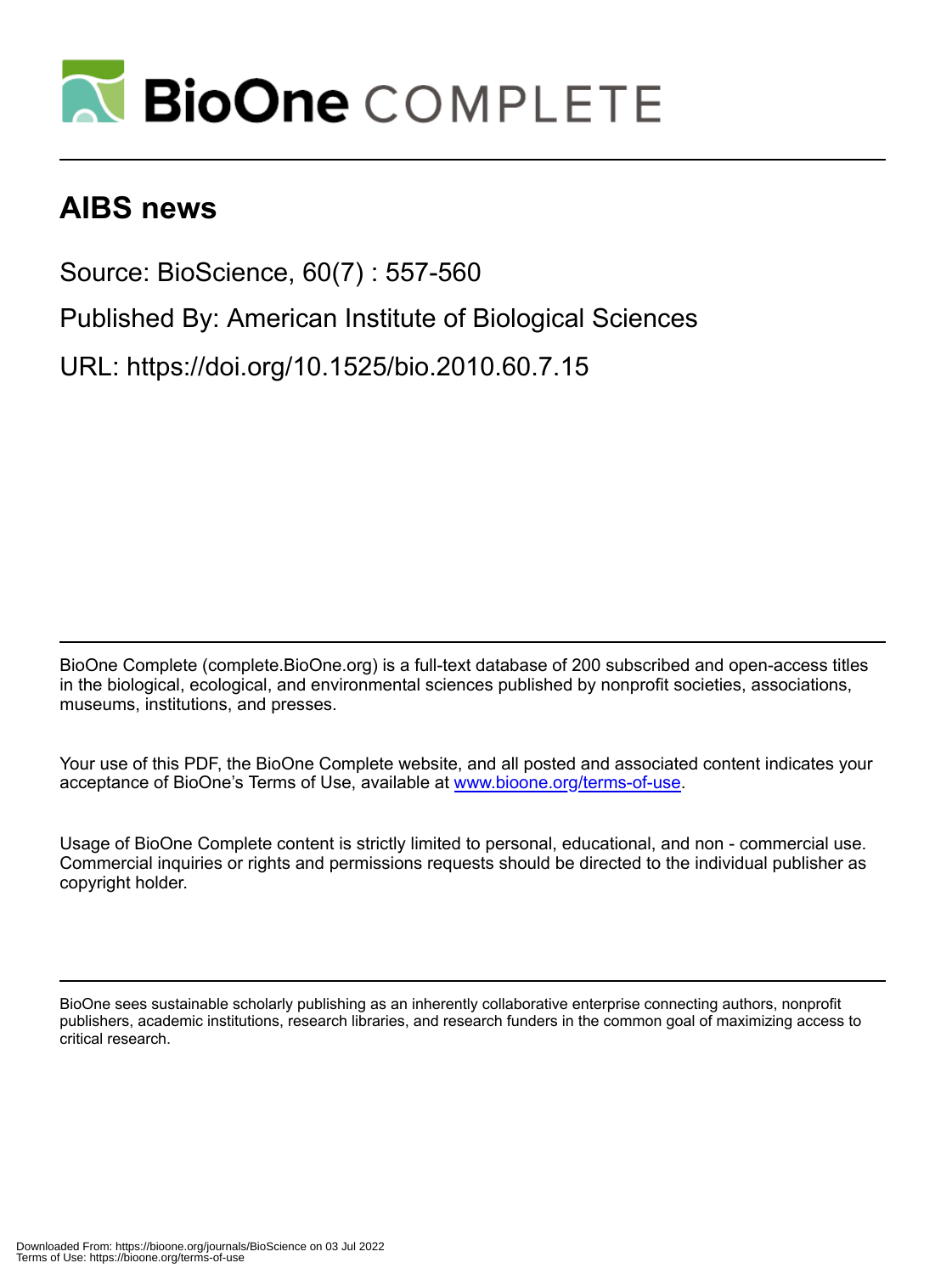

JULY/AUGUST 2010 / VOLUME 60 NUMBER 7

#### AIBS Members Visit Congress

Biological scientists traveled to Washington, DC, in April to meet with members of Congress about the importance of federal investments in fundamental biological, agricultural, and environmental research. The scientists and graduate students were in the nation's capital on 21–22 April as part of the annual BESC/CoFARM (Biological and Ecological Sciences Coalition/Coalition on Funding Agricultural Research Missions) Congressional Visits Day (CVD).

Among this year's participants were scientists affiliated with AIBS member organizations, including the Organization of Biological Field Stations, the Ecological Society of America, and the Poultry Science Association. The recipients of the 2010 AIBS Emerging Public Policy Leadership Award also participated. Graduate students Meredith Niles, of the University of California, Davis; Ryan Richards, of the University of Maryland, College Park; and Leslie Smith, of the University of Rhode Island, were recognized for their initiative and leadership in science policy.

The CVD event began with a briefing by senior staff from the National Science Foundation, US Department of Agriculture, and Congress. Policy staff from AIBS, the Ecological Society of America, and the Crop, Agronomy, and Soil Science societies also provided participants with an analysis of the federal budget and advocacy training. A reception followed the budget briefing and advocacy training program. On 22 April, participants fanned out across Capitol Hill for meetings with representatives and senators. This year, the group emphasized the importance of federal investments in research that will help the nation respond to grand challenges, such as those identified by research facility. doi:10.1525/bio.2010.60.7.15

the National Research Council in *Biology for the 21st Century*. The report highlights the need for research to help address the issues of food, environment, human health, and energy.

#### Register Now for the Second Annual Biological Sciences Congressional District Visits Event

AIBS is pleased to announce an opportunity for scientists to inform the nation's science policy. This August, AIBS—with the support of event sponsors Botanical Society of America, Genetics Society of America, the Long Term Ecological Research Network, the Society of Systematic Biologists, the University of Michigan Biological Station, and event supporter Jasper Ridge Biological Preserve–Stanford University—will convene the 2nd Annual Biological Sciences Congressional District Visits event. This nationwide initiative is an opportunity for scientists to meet with their members of Congress in their home states to demonstrate how science is conducted and why sustained federal investments in research are vital to the nation's global leadership in science.

The second annual Biological Sciences Congressional District Visits event will be held throughout the month of August 2010. Each August, representatives and senators spend time in their congressional districts and home states. This event is an opportunity for scientists and representatives of research facilities to meet with their members of Congress in their home states to demonstrate how science is conducted and why a sustained investment in research and education programs must be a national priority. Participating scientists will either meet with their elected officials at a district office or may invite them to visit their research facility.

Participants will be prepared for their congressional meetings by AIBS Public Policy Office staff. Training for this event will be conducted through an interactive Webinar program. In addition, participants will receive information about federal appropriations for biological and environmental research, tips for conducting a successful meeting with an elected official, and resources to craft and communicate an effective message. The AIBS Public Policy Office will provide participating scientists with guidance and assistance with scheduling meetings. Individuals are also encouraged to coordinate their participation in this event with their institutions' government relations offices.

Participation is free, but registration is required and space is limited. Register at *www.aibs.org/public-policy/ congressional\_district\_visits.html.*  Organizations interested in sponsoring the Biological Sciences Congressional

| N<br><b>S</b><br>П<br>Е<br>D                                                                                   |
|----------------------------------------------------------------------------------------------------------------|
| <b>AIBS Members Visit Congress</b>                                                                             |
| Register Now for the Second Annual<br><b>Biological Sciences Congressional</b><br><b>District Visits Event</b> |
| AIBS Writes to President, Congress in<br><b>Support of Biological Sciences</b>                                 |
| AIBS Cosponsors Climate Science<br><b>Briefing</b>                                                             |
| <b>FAMRI-funded Research Helps Harness</b><br><b>Cancer-killing Viruses</b>                                    |
| 2010 NESCent/AIBS Evolution Sympo-<br>sium: Molecular Insights into "Classic"<br><b>Examples of Evolution</b>  |
| Recent Articles Online at www.action<br>bioscience.org                                                         |
| Recent Public Policy Reports Online at<br>www.aibs.org/public-policy-reports                                   |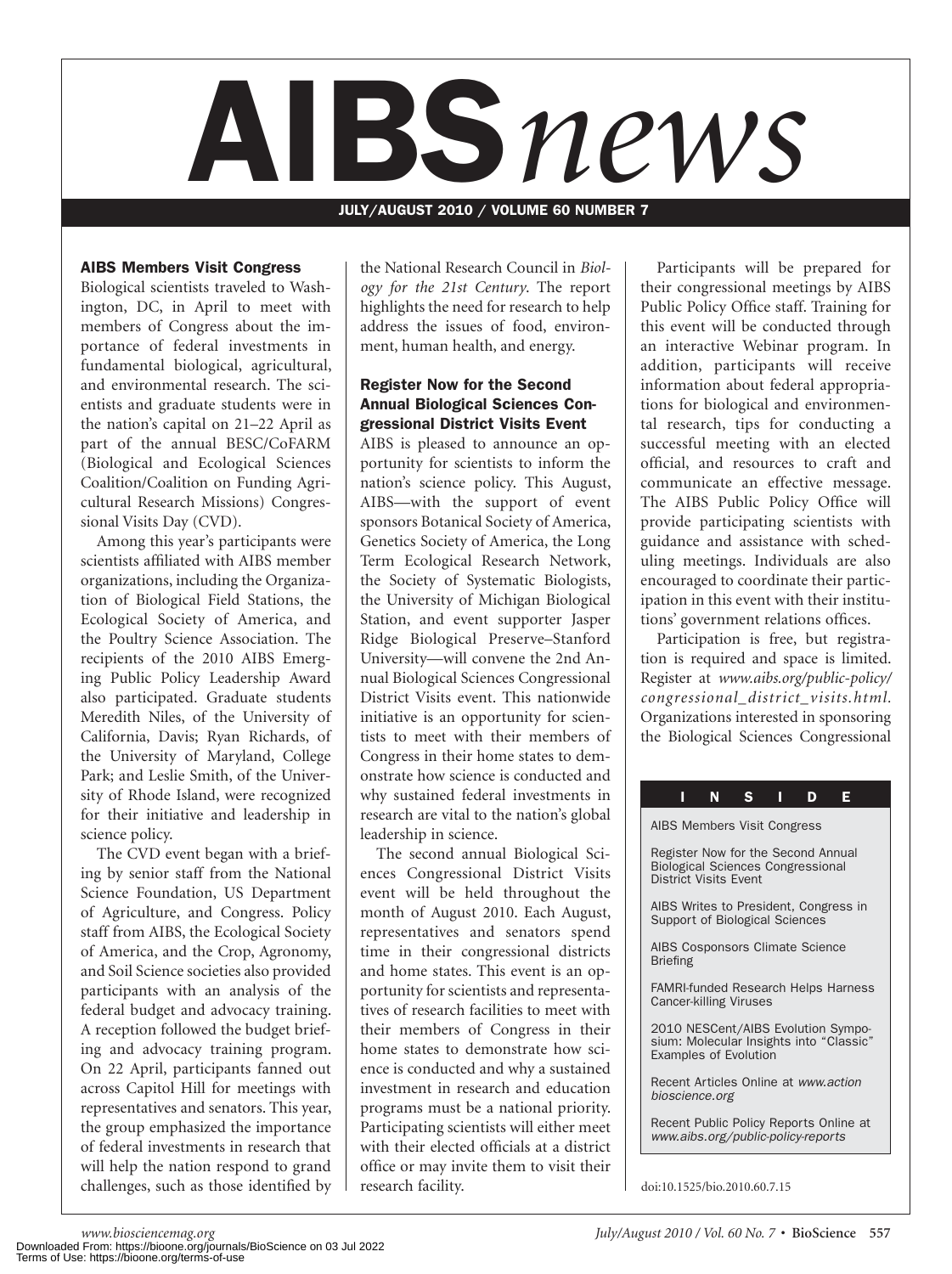District Visits event this year or for 2011 should contact AIBS director of public policy Robert Gropp at 202-628-1500 x. 250 or rgropp@aibs.org.

#### AIBS Writes to President, Congress in Support of Biological Sciences

In April, AIBS wrote to policymakers in the White House and Congress about the need to prioritize federal investments in the biological sciences.

AIBS wrote to the White House Office of Science and Technology Policy regarding President Obama's grand challenges of the 21st century. The president's list of "hard, unsolved scientific or engineering challenges that will have significant economic or societal impact and address an important national priority" included issues in human health, renewable energy, materials science, computer science, and education. AIBS encouraged the White House to include several additional grand challenges: food security, healthy ecosystems, cataloging biodiversity, and access to federally managed scientific data. Tackling these challenges would drive innovation in human health, natural resource management, and science education, and would contribute to economic growth.

AIBS also provided testimony to the House Committee on Appropriations in support of increased funding for the National Science Foundation (NSF) in fiscal year (FY) 2011. AIBS expressed support for the president's budget request of \$7.424 billion for the NSF in FY 2011, a 7 percent increase over last year. AIBS also called attention to the valuable research and education programs provided by NSF's Biological Sciences Directorate. More specifically, the testimony highlighted the proposed funding increases for Graduate Research Fellowships, digitization of natural science collections, and the construction of NEON (the National Ecological Observatory Network).

To read either of these statements and other AIBS statements, please visit *www.aibs.org/position-statements/.*

### How to Contact Us

#### **BioScience**

Advertising, print and online: *adsales@ucpressjournals.com*

Classified advertising: *jwilliams@aibs.org* 202-628-1500

Online: *www.aibs.org/bioscienceonline*

Permissions: *www.ucpressjournals.com/ reprintinfo.asp*

Publisher: *rogrady@aibs.org* 202-628-1500

Submission inquiries: *tbeardsley@aibs.org* 202-628-1500

Subscriptions: Individual *admin@aibs.org* 703-790-1745

Subscriptions: Institutional *customerservice@ ucpressjournals.com* 510-643-7154

## AIBS

ActionBioscience.org: *editor@actionbioscience.org*

Education Office: *smusante@aibs.org* 202-628-1500

Executive Director: *rogrady@aibs.org* 202-628-1500

Meetings and Conference Services: *sburk@aibs.org* 703-790-1745

Membership Records: *admin@aibs.org* 703-790-1745

Membership and Community Programs: *spotter@aibs.org* 202-628-1500

Public Policy Office: *rgropp@aibs.org* 202-628-1500

Scientific Peer-Review Services: *sglisson@aibs.org* 703-674-2500

Web/IT Services: *jwagener@aibs.org* 703-674-2500

### AIBS Cosponsors Climate Science Briefing

On 11 May, AIBS cosponsored a climate science briefing for congressional policymakers. The purpose of the briefing was to clarify the state of climate science for policymakers. Recent events, including the publication of private e-mail correspondence between climate scientists and the examination of the Intergovernmental Panel on Climate Change (IPCC), have led some to question certain climate change research results, the ethics of practicing scientists, and even the efficacy of scientific processes. The briefing provided policymakers the opportunity to discuss with scientists the peer-review process, research processes, statistical analysis, and how the IPCC conducts its studies and assessments.

The briefing featured panelists Richard Alley, professor of geosciences at Pennsylvania State University; Warren Washington, head of the Climate Change Research Section at the National Center for Atmospheric Research; and Richard Smith, professor of biostatistics at the University of North Carolina, Chapel Hill. The briefing was cosponsored by 13 scientific and professional societies, including AIBS members Ecological Society of America, American Society of Agronomy, Crop Science Society of America, and Soil Science Society of America. Other organizations cosponsoring the briefing were the American Association for the Advancement of Science, American Chemical Society, American Geophysical Union, American Meteorological Society, American Statistical Society, Geological Society of America, National Ecological Observatory Network, and University Corporation for Atmospheric Research.

#### FAMRI-funded Research Helps Harness Cancer-killing Viruses

The Flight Attendant Medical Research Institute (FAMRI; *www.famri.org*), a not-for-profit organization, sponsors scientific and medical research to combat diseases caused by exposure to tobacco smoke.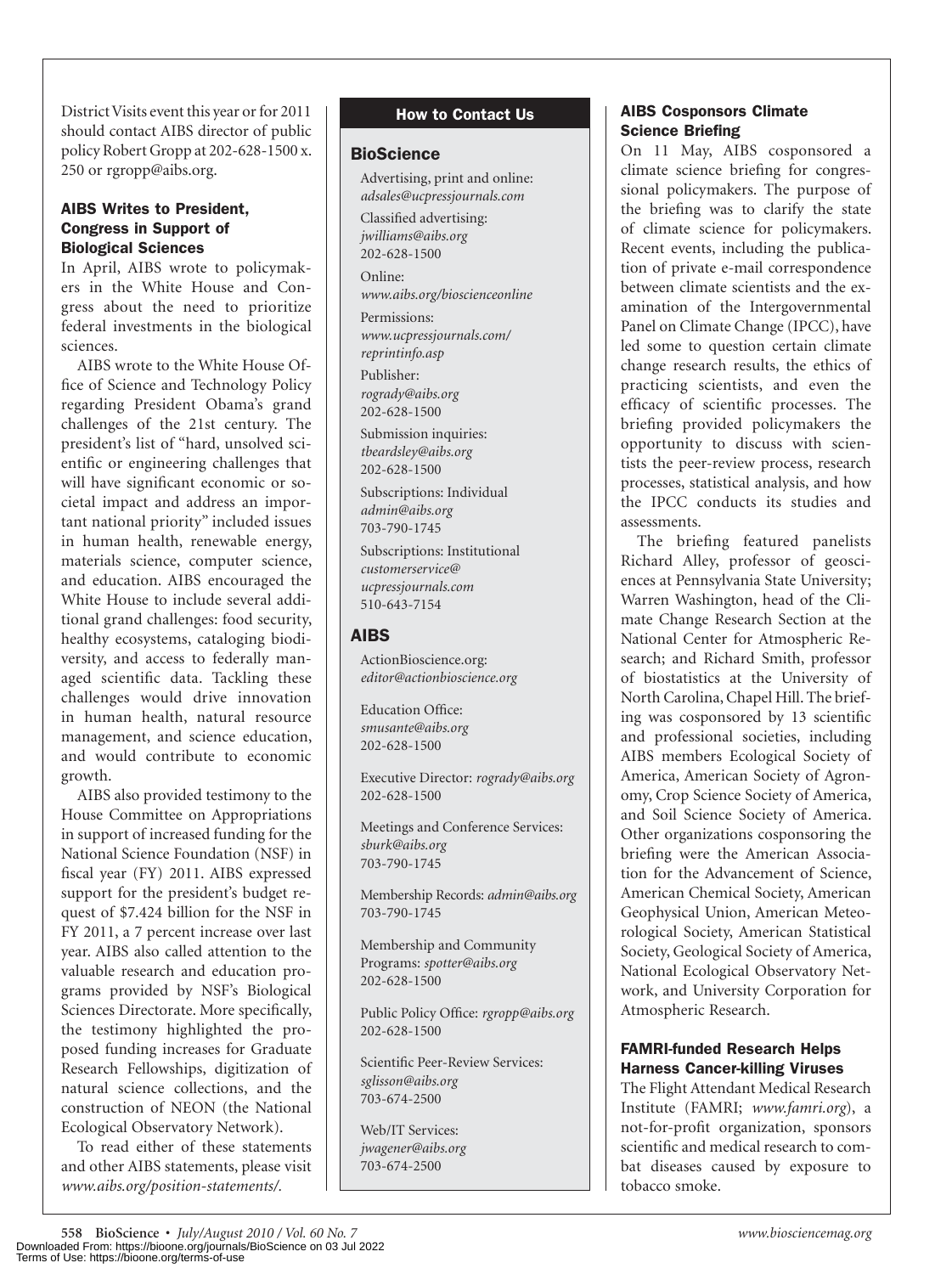Since 2001, FAMRI has relied on Scientific Peer Advisory and Review Services (AIBS SPARS) to manage large- and small-conference peerreview meetings that have marshaled the wide-ranging expertise of hundreds of reviewers and funded nearly 500 projects addressing the prevention, early detection, treatment, and cure of the diseases and medical conditions caused by tobacco smoke.

Diffused among healthy cells, especially at early stages, and growing out of control, cancer cells are difficult to target precisely. As a result, traditional anticancer therapies are blunt instruments: chemotherapy can affect fastgrowing but healthy cells such as bone marrow, hair, and skin; radiation cannot always be focused precisely; and lumpectomies may miss malignant or premalignant tissue.

But in a series of elegant and innovative FAMRI-funded studies, Yuman Fong of Memorial Sloan-Kettering Cancer Center is harnessing the propensity of viruses to cause cell death, and aiming that propensity at cancer cells. He is designing viruses that selectively infect tumor cells and can kill them within hours.

Viruses capture cells' replicating machinery and produce thousands of viruses until the infected cell bursts, or lyses, releasing the new viruses and spreading infection. A cancer cell is a virus's perfect target: Its replicating machinery is out of control; it has no protective "off" switch. Fong's laboratory focuses on engineering viruses (herpes simplex 2, adeno, vaccinia, myxoma, and vesicular stomatitis) that specifically infect and lyse cancer cells (oncolytic viruses), while sparing normal cells.

In a FAMRI-supported 2004 study, the investigators used a herpes simplex virus called NV1066 that they engineered to contain a gene for green fluorescent protein (GFP). They wanted to use the modified virus to infect early cancer cells and cancer cells in hardto-reach tissues such as nerves. It did just that, and only the cancer cells with the GFP glowed green.

These experiments showed that viruses can be used to improve early

detection and identification of cancer, and to help guide surgical resection. "In animal and in human studies, [the viruses] have been able to detect one tumor cell in a background of one million normal cells, a 50 times improvement over traditional cytology)," the principal investigator wrote.

This work has global ramifications. The investigators in Fong's lab point out that through this technique, the cancer cells that become virus-tagged and glow green under the appropriate light source can be seen by personnel with minimal training using low-tech, inexpensive machines. Fong suggests that these qualities may make the techniques appropriate "even in rural areas of developing nations where cigarette smoking is still popular," enabling the detection of many types of cancers, including lung, oral, pancreatic, and stomach. This technique could be immediately applicable worldwide.

Building on the success of previous work, another FAMRI-supported study by Fong and colleagues, conducted in 2007, continued this work, with an added twist. They asked, "What cellular change in the process of malignant transformation allows the virus to selectively infect the cancer cell?"

Fong and colleagues have carried out a great deal of FAMRI-funded research; they have been working steadily since 2004 to develop oncolytic viral therapies, some of which are now entering phase 1 clinical trials.

#### 2010 NESCent/AIBS Evolution Symposium: Molecular Insights into "Classic" Examples of Evolution

The 2010 NESCent/AIBS Evolution Symposium, "Molecular Insights into 'Classic' Examples of Evolution," will be held Friday, 5 November, from 1:00 p.m. to 5:00 p.m. at the National Association of Biology Teachers Professional Development Conference in Minneapolis, Minnesota. The speakers will be:

• Edmund D. Brodie III, professor of biology and director of Mountain

Lake Biological Station, University of Virginia, Charlottesville, Virginia.

- Sean B. Carroll, professor of molecular biology, University of Wisconsin–Madison, and soonto-be vice president for science education at Howard Hughes Medical Institutes.
- Hopi E. Hoekstra, John L. Loeb Associate Professor of Natural Sciences, Department of Organismic and Evolutionary Biology, Harvard University, Cambridge, Massachusetts.
- Allen G. Rodrigo, director, National Evolutionary Synthesis Center, Durham, North Carolina.

An educators' workshop will take place the following day, Saturday, 6 November, from 9:00 a.m. to 12:00 p.m., providing teaching resources and strategies to integrate molecular evolution into the classroom. For complete details, go to *www.aibs.org/events/ special-symposia/molecular\_insights. html* or contact Susan Musante at smusante@aibs.org.

## Recent Articles Online at www.actionbioscience.org

## **Original articles in English**

- "What Do We Do with Too Many White-tailed Deer?" by Thomas Rooney. Too many deer create problems for people and wildlife management. Rooney, of Wright State University, explains how white-tailed deer density increases environmental damage and adds to costly community and agricultural headaches. He summarizes options to address deer overabundance. Read the article at *www.actionbioscience.org/ biodiversity/rooney.html.*
- "The Challenge of Living at High Altitudes," by Cynthia Beall. Many people suffer altitude sickness when traveling to higher altitudes. In this interview, Beall, of Case